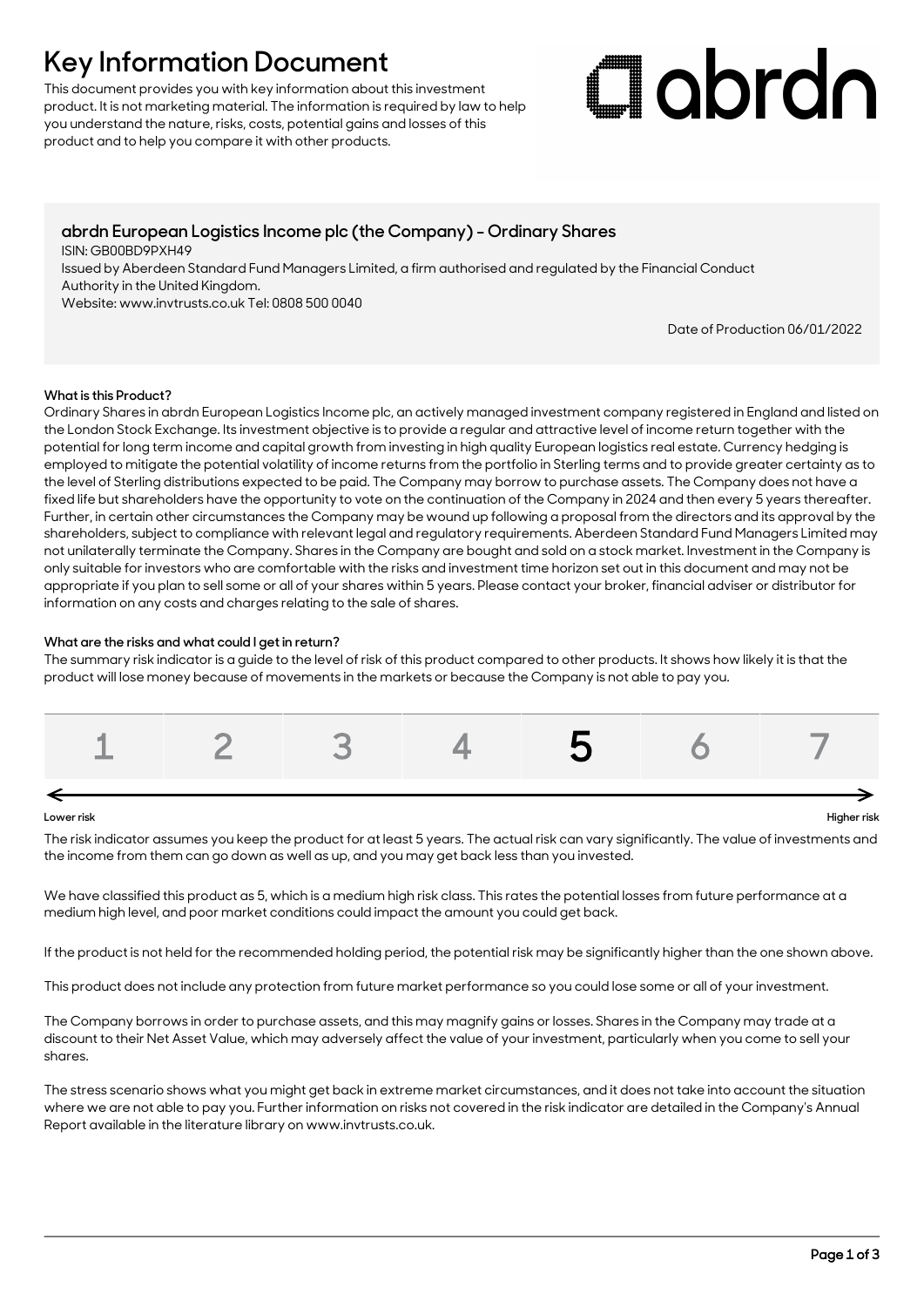#### **What are the risks and what could I get in return? (continued)**

This table shows the money you could get back over the next 5 years, under different scenarios, assuming that you invest £10,000. The scenarios shown illustrate how your investment could perform. You can compare them with the scenarios of other products. The scenarios presented are an estimate of future performance based on evidence from the past, and are not an exact indicator. What you get will depend on how the market performs and how long you keep the investment.

#### Market developments in the future cannot be accurately predicted. The scenarios shown are only an indication of some of the possible outcomes based on recent returns. Actual returns could be lower.

The figures shown include all the costs of the product itself, where applicable, but may not include all the costs that you pay to your adviser or distributor. The figures do not take into account your personal tax situation, which may also affect how much you get back.

#### **Investment £10,000**

| <b>Scenarios</b>      |                                     | 1 year    | 3 years   | 5 years<br>(Recommended holding period) |
|-----------------------|-------------------------------------|-----------|-----------|-----------------------------------------|
| Stress scenario       | What you might get back after costs | £891      | £3,411    | £2,358                                  |
|                       | Average return each year            | $-91.09%$ | $-30.13%$ | $-25.10%$                               |
| Unfavourable scenario | What you might get back after costs | £7,897    | £7.084    | £6,787                                  |
|                       | Average return each year            | $-21.03%$ | $-10.86%$ | -7.46%                                  |
| Moderate scenario     | What you might get back after costs | £10,549   | £11,680   | £12,932                                 |
|                       | Average return each year            | 5.49%     | 5.31%     | 5.28%                                   |
| Favourable scenario   | What you might get back after costs | £13,976   | £19,099   | £24,439                                 |
|                       | Average return each year            | 39.76%    | 24.07%    | 19.57%                                  |

#### **What happens if the Company is unable to pay out?**

As a shareholder in the Company, you would not be able to make a claim to the Financial Services Compensation Scheme about the Company in the event that the Company is unable to pay dividends to you or if it were unable to pay any amounts due to you on the winding up of the Company.

#### **What are the costs?**

The Reduction in Yield (RIY) shows what impact the total costs you pay will have on the investment return you might get. The total costs take into account one-off, ongoing and incidental costs.

The amounts shown here are the cumulative costs of the product itself, for three different holding periods. They include potential early exit penalties. The figures assume you invest £10,000. The figures are estimates and may change in the future.

The person selling you or advising you about this product may charge you other costs. If so, this person will provide you with information about these costs, and show you the impact that all costs will have on your investment over time.

#### **Investment £10,000**

| Scenarios                       | If you cash in after 1 year | If you cash in after 3 years | If you cash in at 5 years |
|---------------------------------|-----------------------------|------------------------------|---------------------------|
| Total costs                     | £369                        | \$1.124                      | \$1.901                   |
| Impact on return (RIY) per year | 3.53%                       | 3.53%                        | 3.53%                     |